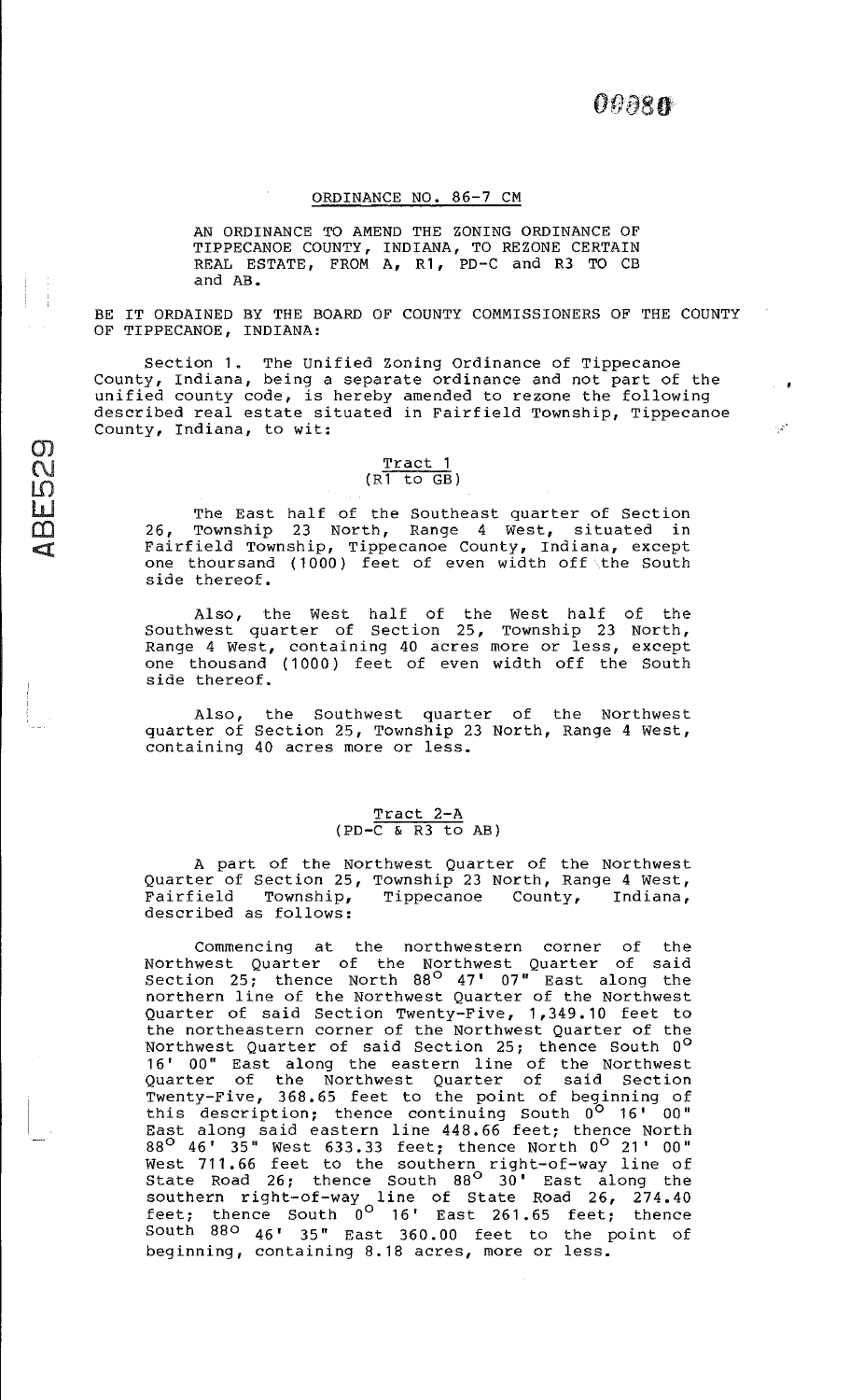# $\bm{c}$   $\bm{c}$   $\bm{v}$   $\bm{s}$   $\bm{1}$

**SCO 241144** 

#### Tract 2-B  $(R3 to GB)$

Part of the Northwest Quarter of the Northwest Quarter of Section 25, Township 23 North, Range 4 west, Tippecanoe County, Indiana, described as follows: Commencing at the Northwest corner of section 25, Township 23 North, Range 4 West; thence North 88<sup>0</sup> 47' 07" East, with the North line of said Section 25, 1349.10 feet and South 00° 16' 00" East, with the East line of the Northwest Quarter, Northwest Quarter of said section 25, 817.31 feet to the point of beginning; thence continuing South 00<sup>°</sup> 16' 00" East, with the East line of the Northwest Quarter Northwest Quarter of said Section 25, 517.19 feet; thence North 88 $^{\circ}$  44' 00" West, 672.60 feet; thence North 00° 21' 00" west, 516.70 feet; thence South  $88^\circ$   $46'$  35" East,  $673.33$  feet to the point of beginning, containing 7.984 acres, more or less.

### Tract 3  $(R1 \& A \tto GB)$

The Northeast quarter and the East half of the Northwest quarter of Section twenty-five (25), in Township twenty-three (23) North, Range four (4) west, containing two hundred forty (240) acres, more or less.

EXCEPT A part of the North half of Section twenty-five (25), Township twenty-three (23) North, Range four (4) West, more comietely described as follows, to-wit:

Beginning at a point on the west line of the East half of the Northwest quarter of said Section twenty-five (25) which is 75.84 feet South of the Northwest corner of said East half of the Northwest quarter; running thence South 74<sup>0</sup> 28' 00" East along the right-of-way line of Interstate 65 (Southwest access ramp) a distance of 52.00 feet; thence South 86<sup>0</sup> 21' 30" East along said right-of-way a distance of  $445.50$  feet; thence South  $38<sup>0</sup>$  12'  $50<sup>m</sup>$  East along said right-of-way a distance of 121.76 feet; thence Eight of way a discurred of 121.76 leet; thence right-of-way which has a radius of 657.96 feet a distance of 638. 67 feet to a point which bears South 38° 30' 10" East at a distance of 613.89 feet from the point last described; thence South 66<sup>°</sup> 18' 50" East a distance of 160. 00 feet; thence Southeasterly along a curve to the right in said right-of-way which has a radius of 1347.39 feet a distance of 455.13 feet to a point which bears South 56<sup>0</sup> 38' 10" East at a distance of 452. 97 feet from the point last described; thence South  $45^{\circ}$   $43'$   $10''$  East a distance of  $127.00$  feet to an iron pipe on said right-of-way line; thence North 89<sup>0</sup> 14' 00" West a distance of 1555.53 feet to an iron pipe on said West line of the East half of the Northwest quarter; thence North 0<sup>0</sup> 39' 00" West along said West line a distance of 1000.16 feet to the place of beginning, containing 20.00 acres, more or less.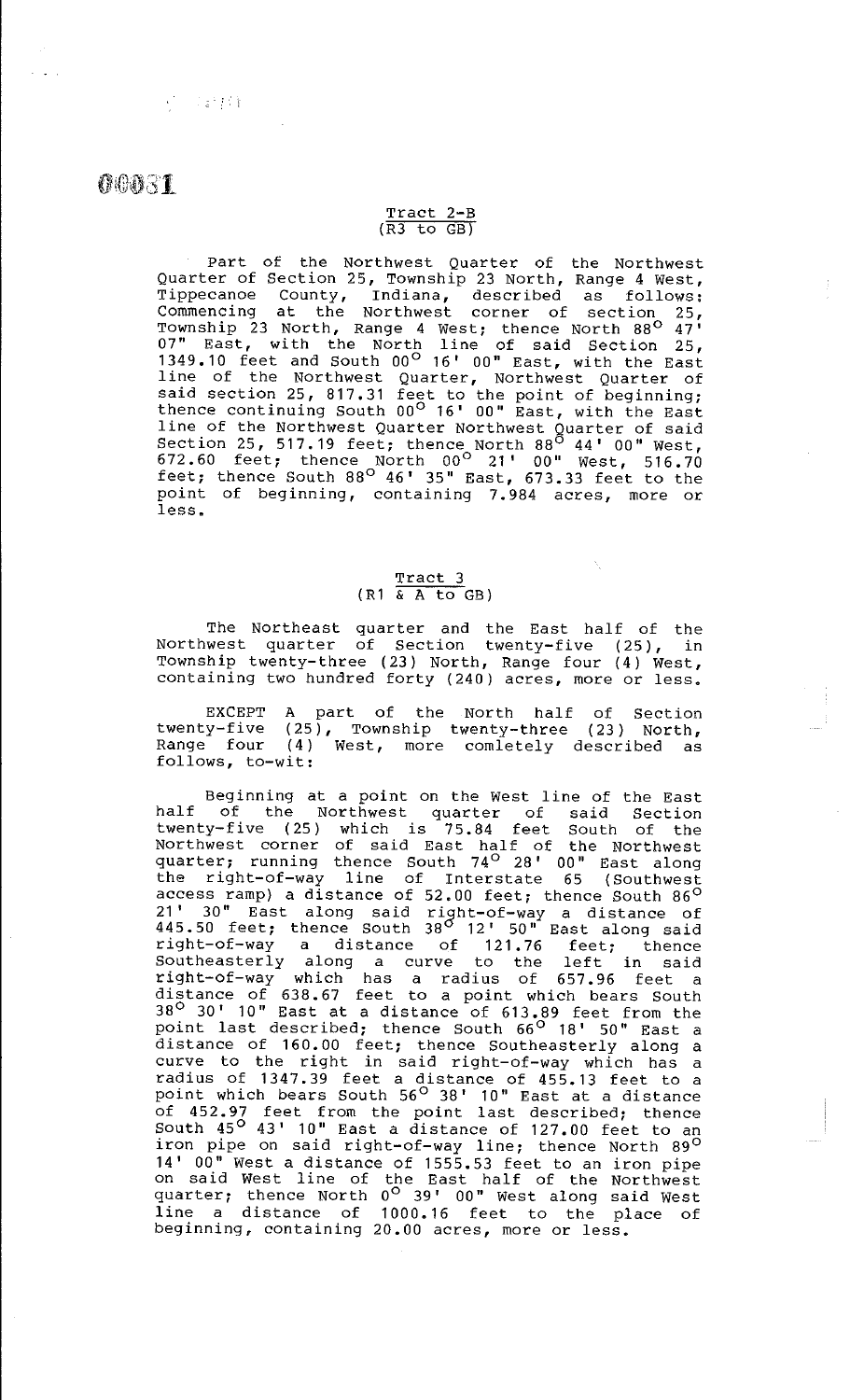$\epsilon_{\rm c}$  .

ALSO EXCEPT A part of the East half of the North East quarter of Section twenty-five (25), Township twenty-three (23) North, Range four (4) West, Tippecanoe County, Indiana, described as follows:

Beginning on the south line of said half-quarter section North 89 degrees 22 minutes 51 seconds west 20.00 feet from the southeast corner of said half-quarter section, which point of beginning is on the west boundary of County Road 500 East thence North 89 degrees 22 minutes 51 seconds west 7. 76 feet along said south line; thence North 5 degrees 55 minutes 48 seconds East 70.99 feet to the West boundary of County Road 500 East; thence South 0 degrees 16 minutes 00 seconds East 46.54 feet along said West boundary; thence South 0 degrees 30 minutes 00 seconds East 24.15 feet continuing along said boundary to the point of beginning and containing 0.006 acres, more or less.

ALSO EXCEPT A part of the Northeast Quarter and a part of the East half of the Northwest quarter of Section 25, Township 23 North, Range 4 west, Tippecanoe County, Indiana, described as follows:

 $\overline{\mathcal{O}}$ 

 $\Omega$ <u>ul</u>  $\overline{\Omega}$ <:!

Beginning on the west line of the Northeast quarter of said Section 25 South 0 degrees 38 minutes 14 seconds East 38.08 feet from the northwest corner of the Northeast quarter of said Section 25, which point of beginning is on the south boundary of S. R. 26 and 40. 00 feet Southerly, measured at right angles, from the existing center line of said S.R. 26; (I) thence South 88 degrees 37 minutes 26 seconds East 302.87 feet along said south boundary; (2) thence South 88 degrees 53 minutes 56 seconds East 500.00 feet continuing along said south boundary; (3) thence South 88 degrees 56 minutes 00 seconds East 350. 00 feet continuing along said south boundary; (4) thence South 75 degrees  $47$ minutes 56 seconds East 154. 03 feet continuing along said south boundary; (5) thence North 81 degrees  $15$ minutes 38 seconds East 4 7. 70 feet continuing along said south boundary; (6) thence South 1 degree 04 minutes 00 seconds West 53.12 feet; (7) thence North 88 degrees 56 minutes 00 seconds west 1,147.00 feet; (8) thence South 33 degrees 23 minutes 18 seconds west 69.29 feet; (9) thence Southeasterly 569.99 feet along an arc to the left and having a radius of 1,357.39 feet and subtended by a long chord having a bearing of South 20 degrees 57 minutes 47 seconds East and a length of 565.81 feet; ( 10) thence South 32 degrees 55 minutes 14 seconds East 604. 88 feet; ( 11 ) thence South 34 degrees 19 minutes 39 seconds East 599. 53 feet; ( 12) thence Southeasterly 1, 312. 97 feet along an arc to the left and having a radius of 5,599.58 feet and subtended by a long chord having a bearing of South 42 degrees 00 minutes 02 seconds East and a length of 1, 309. 97 feet to the south line of the Northeast Quarter of said Section 25; ( 13) thence North 89 degrees 22 minutes 51 seconds West 387.68 feet along said south line; (14) thence Northwesterly 1,079.73 feet along an arc to the eneries not enhancement of the rest mainly and and having a radius of 5,859.58 feet; and subtended by a long chord having a bearing of North 40 degrees 33 minutes 44 seconds West and a length of 1,078.21 feet; ( 15) thence North 36 degrees 33 minutes 26 seconds West 899.66 feet; (16) thence North 45 degrees 43 minutes 19 seconds West 210.15 feet; (17)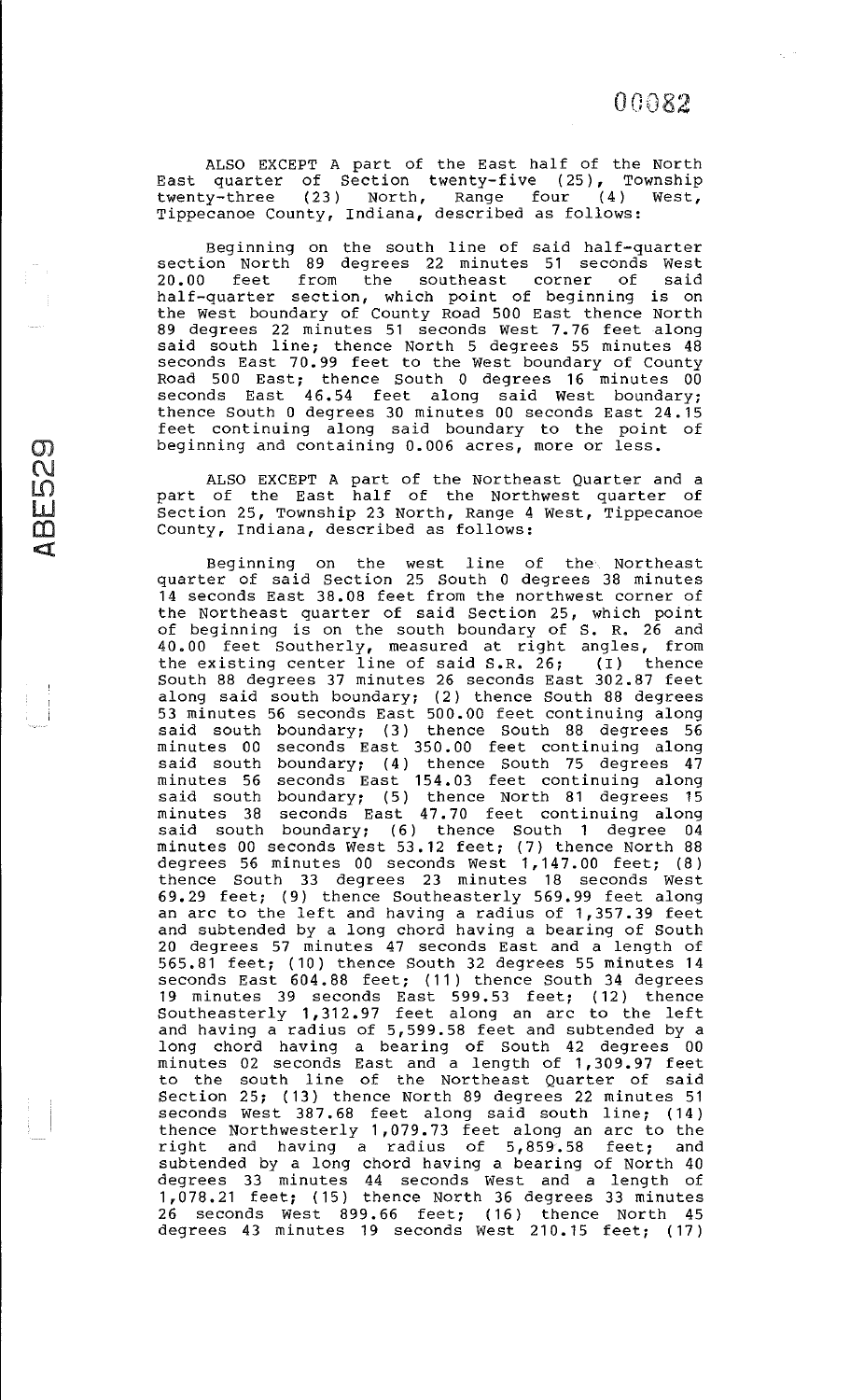# $00083$

 $\gamma_{\rm eff}$ 

thence Northwesterly 455. 13 feet along an arc to the left and having a radius of 1,347.39 feet and subtended by a long chord having a bearing of North 56 degrees 38 minutes 16 seconds West and a length of 452.97 feet; (18) thence North 66 degrees 18 minutes 53 seconds west 160.00 feet; (19) thence Northwesterly 638.67 feet along an arc to the right and having a radius of 657.96 feet and subtended by a long chord having a bearing of North 38 degrees 30 minutes 24 seconds west and a length of 613.89 feet; (20) thence North 38 degrees 13 minutes 01 second West 121.76 feet; (21) thence North 86 degrees 21 minutes 36 seconds west 445.45 feet; (22) thence North 74 degrees 28 minutes 01 second west 52.04 feet to the West line of the East Half of the Northwest Quarter of said Section 25; (23) thence North 0 degrees 39 minutes 00 seconds West 55. 04 feet along said west line to the south boundary of S. R. 26;  $(24)$  thence South 89 degrees 04 minutes 57 seconds East 185.04 feet along said south boundary; (25) thence South 88 degrees 36 minutes 21 seconds East 962.02 feet continuing along said south boundary; (26) thence South 88 degrees  $37$ minutes 26 seconds East 197. 14 feet continuing along said south boundary to the point of beginning, and containing 33.972 acres, more or less.

# Tract<sub>4</sub>  $(R\overline{1}$  to  $\overline{GB})$

The southeast quarter of the northwest quarter of<br>southwest quarter and the east half of the the southwest quarter and the east half of southwest quarter of the southwest quarter and the southwest quarter of the northeast quarter of the southwest quarter and the west half of the southeast quarter of the southwest quarter of Section 25, in township 23 North, Range 4 west.

EXCEPT a strip of ground 1000 feet of even width off the entire south side of the above-described tract.

ALSO EXCEPT a strip of land 2 rods and even width off of the north side of quarter of the northwest quarter of quarter and the southwest quarter of quarter of the southwest quarter of said Section 25. wide of equal the southeast the southwest the northeast

# Tract 5  $(R1 \times R3 \text{ to } GB)$

The East Half of the North East Quarter of Section 26, Township 23 North, Range 4 west.

EXCEPT Three (3) acres in rectangular form out of the Northeast corner of a certain Eighty (BO) acre tract being the East Half of the Northeast Quarter of Section 26, Township 23 North, Range 4 West and described more particularly as follows:

Beginning on the East line of Section 26, Township 23, North, Range 4 West, at the South right of way line of State Road 26 and running thence West along the South right of way line of State Road 26, a distance of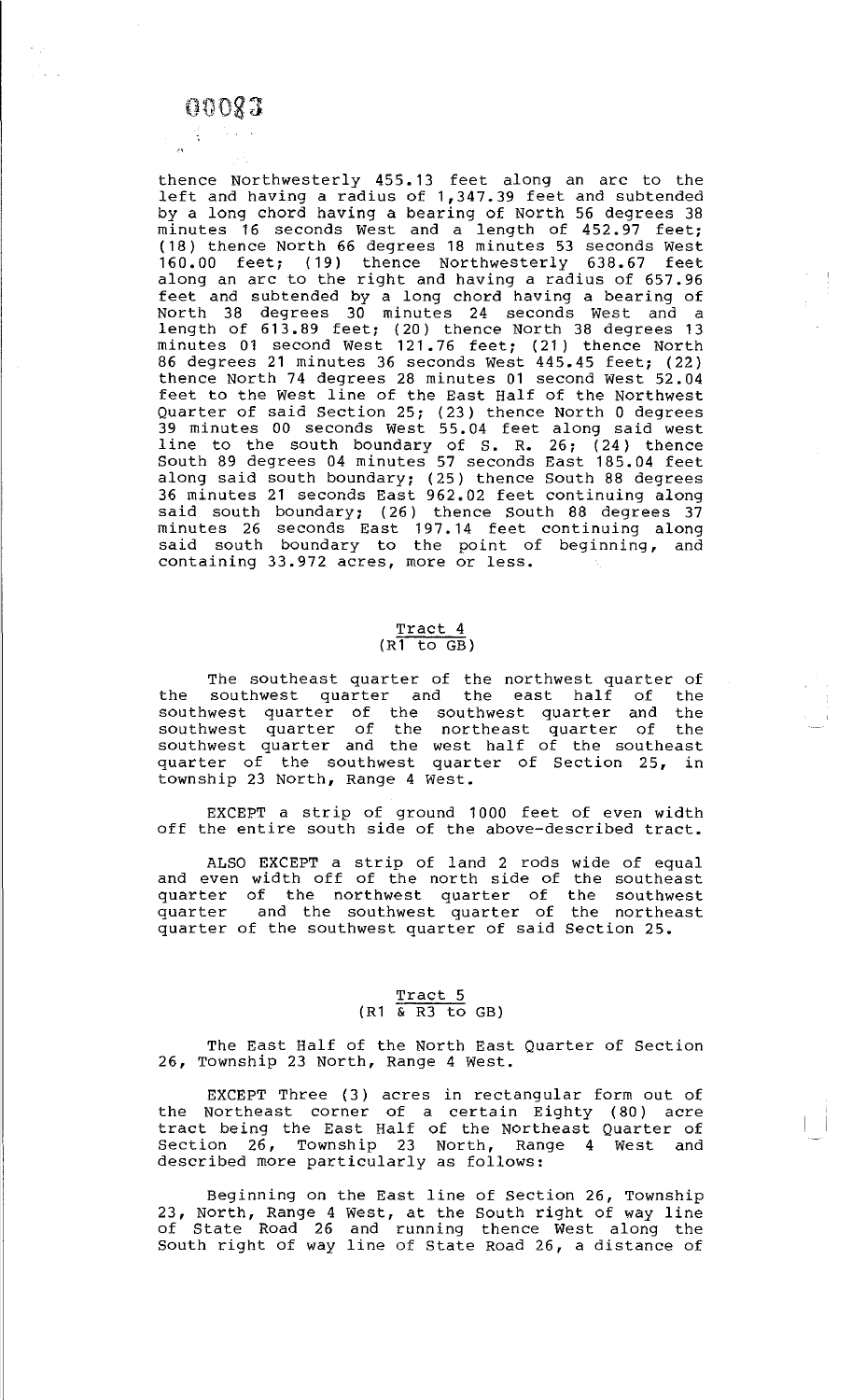$\langle\cdot\cdot\rangle_{\mathbb{Z}^3}$  :

208. 72 feet; thence South parallel with the East line of said Section 26 a distance of 626. 16 feet; thence East a distance of 208.72 feet to the East line of said Section 26 at a point 626.16 feet South from the point of beginning; thence North along the East line of said Section 26 a distance of 626. 16 feet to the place of beginning, containing 3 acres, more or less.

ALSO EXCEPT, Two hundred eighty (280) feet of even width off of the entire West side of the East Half of the Northeast Quarter of Section 26, Township 23 North, Range 4 west.

ALSO EXCEPT, Beginning at a point on the South R/W line of State Road #26 which is 40 feet South and 208. 72 feet west of the Northeast corner of the East Half of the Northeast Quarter of the aforesaid Section; thence South a distance of 336.1 feet; thence North 89 degrees and 53 minutes west a distance of 204.4 feet; thence North 0 degrees and 8 minutes west a distance of 336 .1 feet to the South R/W line of State Road #26; thence South 89 degrees and 53 minutes East a distance of 205 feet, on and along the South R/W line of State Road #26, to the place of beginning, containing 1. 58 acres, more or less.

 $\sigma$  $\Lambda$  $\sf SD$  $\prod_{\alpha=1}^{\infty}$  $\overline{\mathbf{C}}$  $\overline{\mathbb{C}}$ 

> ALSO EXCEPT, Part of the Northeast Quarter of Section Twenty six (26), Township Twenty three (23) North, Range Four (4) west, Fairfield Township, Tippecanoe County, Indiana, described as follows:

> Beginning at a point on the Eastern line of the Northeast Quarter of said Section Twenty six, said point being located South 0<sup>0</sup> 26' 30" East, 935.00 feet from the Northeastern corner of the Northeast Quarter of said Section Twenty six; thence South 0<sup>0</sup> 26' 30" East along the Eastern line of the Northeast Quarter of said Section Twenty six, 737.00 feet; thence South 89<sup>0</sup>  $40'$  30" West, 734.82 feet; thence North  $0^{\circ}$  28' 30" West, 737.00 feet; thence North 89<sup>0</sup> 40' 30" East, 735.25 feet to the point of beginning, containing 12.44 acres, more or less.

> ALSO EXCEPT, A part of the East Half of the Northeast Quarter of Section 26, Township 23 North, Range 4 west, Tippecanoe County, Indiana, described as follows:

> Commencing at the Northeast corner of said Section; thence South 89 degrees, 18 minutes, 03 seconds West 413.72 feet along the North line of said Section to the East line of the owners' land; thence South 0 degrees, 44 minutes, 15 seconds East 41.83 feet along said East line to the South boundary of S. R. 26 and the point of beginning of this description; thence South 0 degrees, 44 minutes, 15 seconds East 89.56 feet along said East line; thence South 89 degrees, 57 minutes, 39 seconds West 126.15 feet; thence North 0 degrees, 33 minutes, 27 seconds west 30.00 feet; thence South 89 degrees, 21 minutes, 31 seconds west 100. 14 feet; thence South 89 degrees, 16 minutes, 30 seconds West 272.57 feet; thence South 85 degrees, 27 minutes, 39 seconds West 60.13 feet; thence South 85 degrees, 25 minutes, 07 seconds west 89.21 feet to the East line of Lot 25 in Eastland Homes Subdivision, Part I, Plat Book